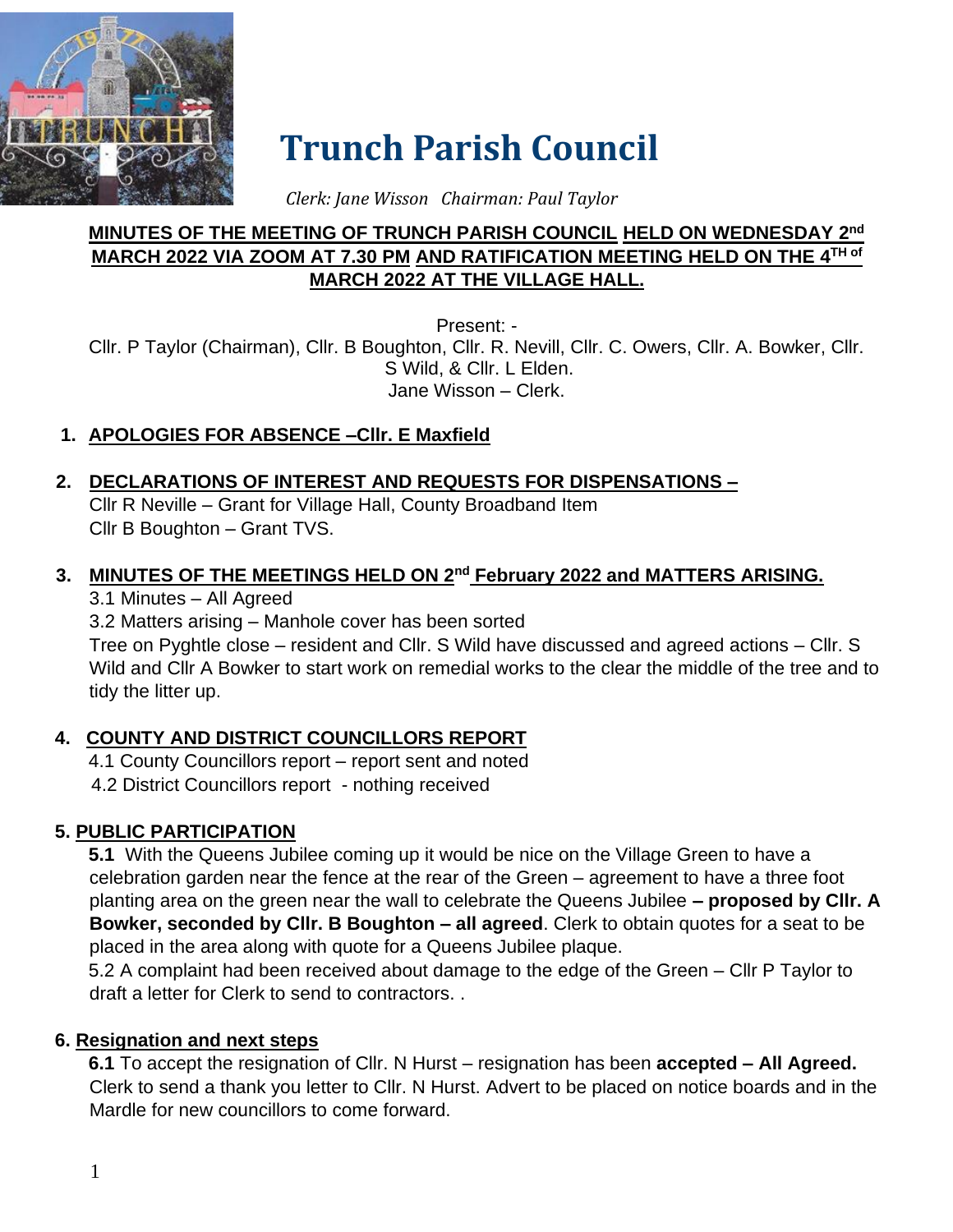## **7 VILLAGE HALL**

**7.1 Village Hall** – Cllr P Taylor and Cllr B Boughton to have a look in the filing cabinet for documents relating to the village hall car park

## **8 KEY DECISIONS**

**8.1 To agree grounds maintenance costs –** Cllr. P Taylor proposed – Cllr. S Wild seconded – **ALL AGREED**

**8.2 To agree any key decisions – none received.**

#### **9 FINANCE MATTERS**

**9.1 To agree the cheques for payment** – clerk to provide

**9.2 To agree and late Invoice payment requests –** to be provided at next meeting

**9.3 Monthly figures for January 2022 –** to be provided at next meeting

**9.4 To agree reports for recent Grant requests – Grant committee met and proposed that the following grants were accepted**

**9.4.1 Grant request for The Village Society (TVS) -** £600 Parish Plan – Proposed Cllr P Taylor, seconded Cllr Alan Bowker – **All agreed**

**9.4.2 Grant request for the Village Hall –** contribution towards car park resurfacing - £500 Car Park – proposed by Cllr P Talor, seconded Cllr A Bowker – **All agreed**

#### **9.5 To consider any other financial matters and agree action –** none recieved**.**

#### **10. HIGHWAYS**

**10.1 North Walsham Drainage –** works had been completed although still concerns about standing water – Clerk to send email to NCC for them to attend site to review situation. **10.2 Flooding –** North Walsham Road – Junction with Brewery Road – Knapton Road – Clerk to include this area in email to NCC

**10.3 To receive any other Highways matters and agree action –** Pothole at Primrose Close **–** Handrail at end of pathway at Wrights loke to be included in email**.**  Grit Bin – Clerk getting quotes

## **11 PLAYING FIELD**

**11.1 Public Space Protection Order –** Clerk to update

**11.2 Registering of Title** – still in the hand of Barclays Bank – Cllr P Taylor to contact the solicitors that previous chairman spoke to regarding actions and cost involved**.** 

**11.3 To receive other playing field matters and agree actions –**

**Dog Bins -** Cllr S Wild to contact previous Councillor to get dog bags back to ensure that they are filled up on a regular basis.

**Gym Equipment** – Cllr L Eldon to obtain inspection files and will take on monthly inspection of the Gym equipment. Clerk requested that copies of previous reports are provided so that she can scan them in for information.

## **12 PLANNING**

**12.1 To receive update on Planning Applications and agree actions –** request for reminders not to be sent – Clerk noted

**12.2 Local Plan Phase 2 –** meeting with NNDC was held and Cllr. P Taylor. Cllr A Bowker and Cllr R Neville attended - Cllr R Neville to collate any comments and add to the form on line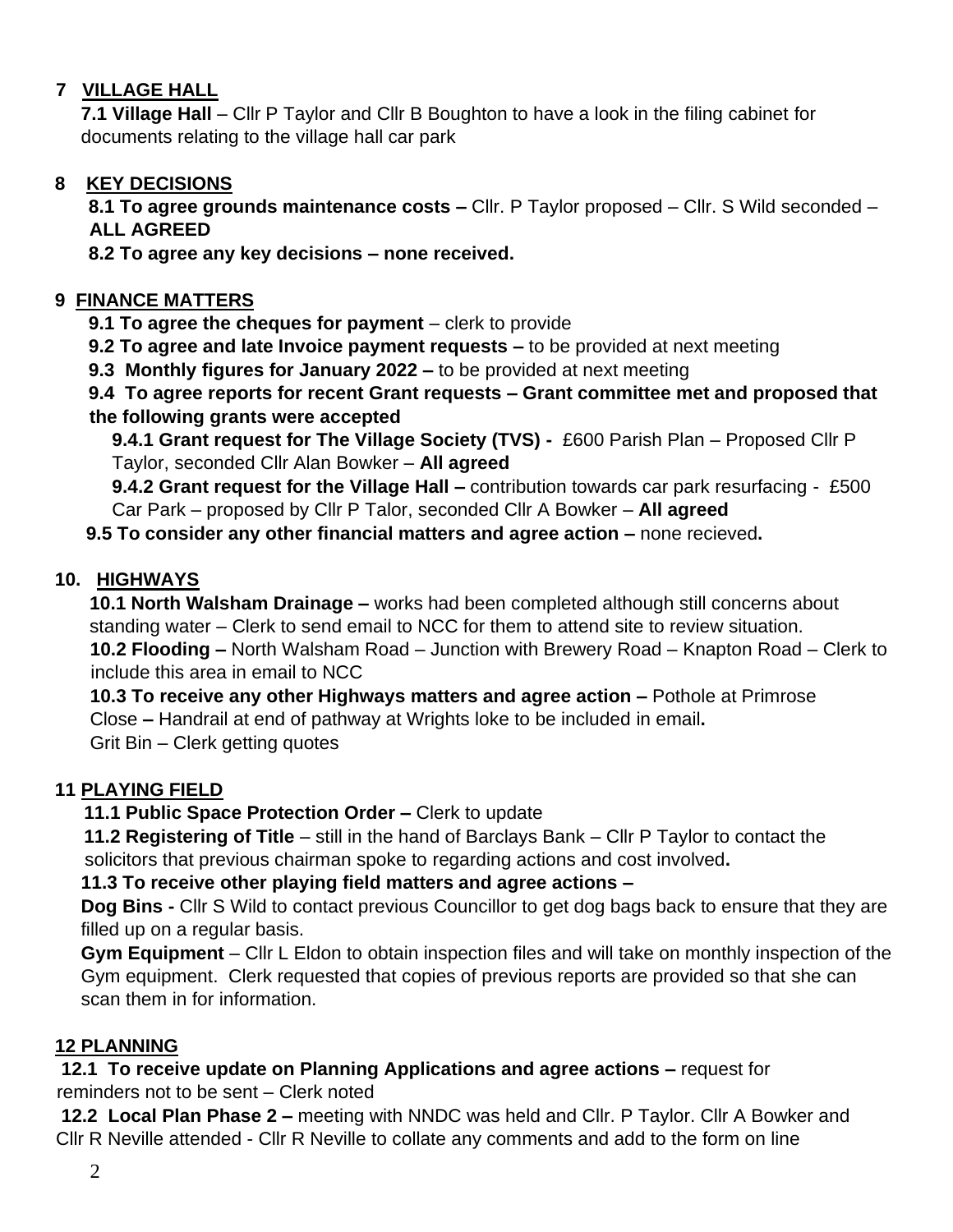**12.3 Neighbourhood Plan –** it has been discussed and a proposal was put forward by Cllr P Taylor and seconded by Cllr A Bowker to leave this for now – this has been passed by 5 agreements and 2 abstentions.

 **12.4 To receive any other Planning matters and agree actions –** none received**.** 

## **13 FOOTPATHS**

**13.1 Verge Cutting costs –** already discussed Clerk to remove from agenda

**13.2 To receive footpath matters and agree action –** Southrepps have requested the additional part of footpath from Trunch to Southrepps is adopted and put back into use – Clerk to continue to liaise with Southrepps clerk.

# 14 **TASK AND FINISH GROUP**

**14.1 Allotments –** Allotment meeting to be held and discuss and update list – meeting arrange for Tuesday 8<sup>th</sup> March.

## **15 PARISH MATTERS**

**15.1 Trunch Parish Plan – Questionnaire –** closing date for returns is Friday 4 th March currently return rate is 40% - reminders are being placed on Trunch next door – next steps are to review information and produce a draft plan – Councillors have been asked to support the working party to produce and analysis responses.

**15.2 Inspection of Assets –** this has been completed by Cllr B Boughton and remedial works identified.

**15.3 Parish Council Website –** Clerk working with IT supplier to get this activated ASAP – delayed due to Clerks internet issues.

 **15.4 Installation of Fullers Lane Sign –** This has been erected.

**15.5 Tree Planting on Playing Field and Green –** Green has been discussed previously in regards to ongoing planting – Playing field trees around car park – Clerk to contact NNDC to see if they can provide larger trees.

**15.6 Village Pump –** Sign to be erected to celebrate 100 years and additional sign for the Queens jubilee – Chairman has agreed wording – local MP to unveil over the Queens Jubilee celebrations – cost of £31 and it was proposed that the Parish Council pay for this charge – proposed by Cllr P Taylor and seconded by Cllr A Bowker – **ALL AGREED .** 

# **Chairman proposed that we suspend standing orders – All agreed**

**15.7 Community Plaque –** Cllr P Taylor and Cllr R Neville to agree location for plaque **15.8 Queens Jubilee –**Various activities are being planned – Cllr P Taylor is collaborating and co-ordinating a working party.

**15.9 Broadband - Trunch Fibre To The Premises (FTTP) Initiative –** agreement to recommend that the company holds a public meeting and we can place posters on Notice board – put on website and update through Trunch next door and the Mardle – However no direct support or recommendations from the Parish Council.

**15.10 Anti Social Behaviour –** Councillors are monitoring the situation and Clerk will keep on Agenda.

**15.11 The Crown –** New landlords – food is now being served – Council wish them every success.

**15.12 Other Parish Matters –** none identified